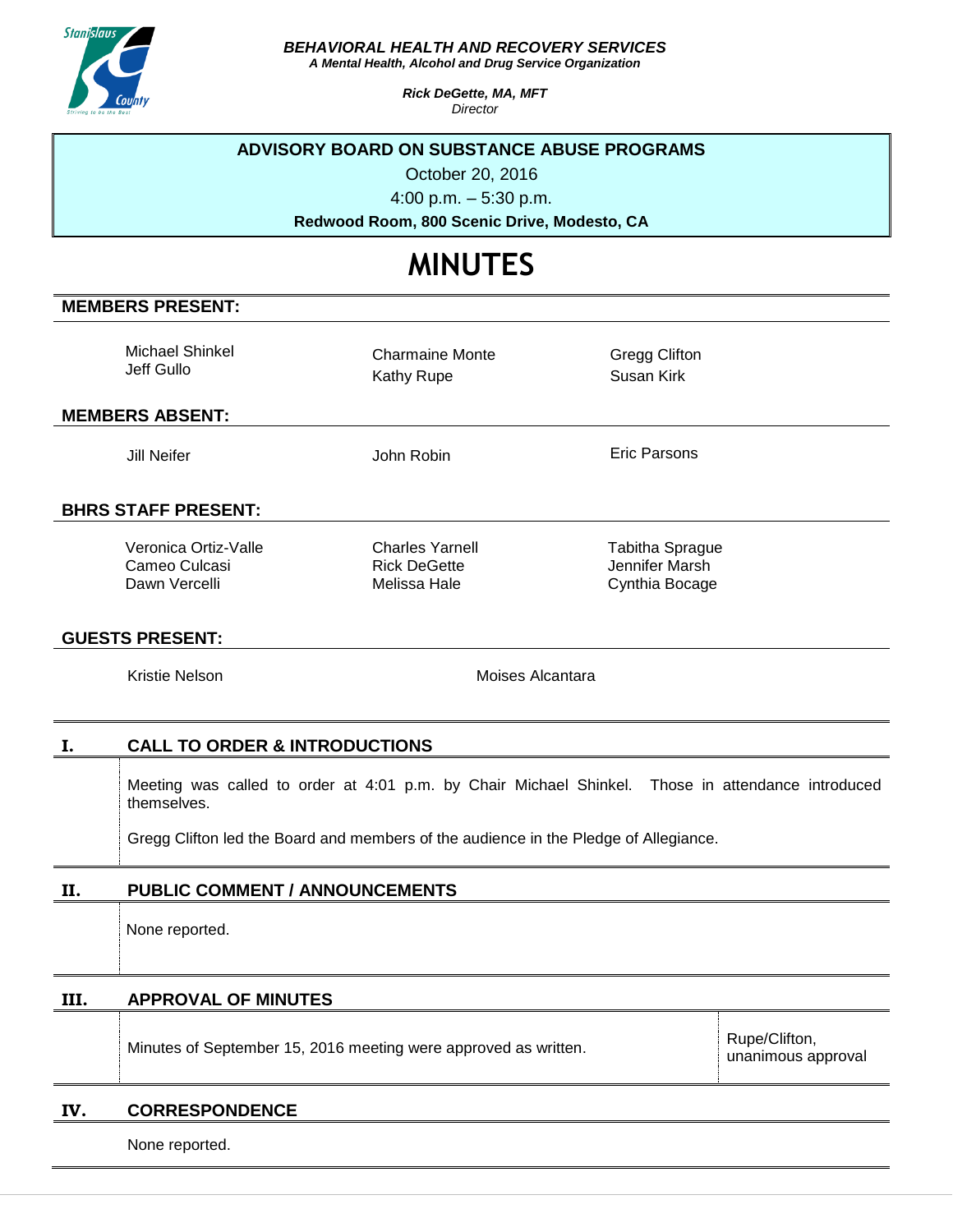# **ADVISORY BOARD ON SUBSTANCE ABUSE PROGRAMS**

October 20, 2016

4:00 p.m. – 5:30 p.m.

#### **Redwood Room, 800 Scenic Drive, Modesto, CA**

#### **V. BHRS VISION**

Rick DeGette, BHRS Director shared his vision for the Department encompasses service and collaboration at all levels. As the new BHRS Director, Rick supports the values of the Department having tremendous passion in serving the community.

# **VI. COMMITTEE REPORTS**

#### **Executive:**

The Executive Committee meets the  $2^{nd}$  Tuesday of the month at 4:00 p.m. to set the agenda.

**Ad Hoc Nominating Committee:** Charmaine Monte, Nominating committee member, presented the slate of officers nominations. Nominees included Michael Shinkel for Chair and Kathy Rupe for Vice Chair. The election of slate officers will be considered at the next meeting in November.

**Board Merger:** The new Behavioral Health Board Bylaws were included in the packets for members to review. Approval of the Bylaws will take place at the November ABSAP/MHB joint meeting for Board of Supervisors approval in January. Chair Mike Shinkel reminded members to attend.

#### **Criminal Justice Oversight/Forensics Committee:**

The October meeting was canceled. The Criminal Justice Oversight/Forensics Committee meets quarterly on the 4th Wednesday of the month at 4:00 p.m., Adult Probation, 2<sup>nd</sup> Floor Conference Room, 801 11 Street, Suite B-100, Modesto.

**Prevention Committee:** The next meeting will be held Tuesday, November 15, 2016, from 9:00 a.m. – 11:00 a.m. at Sutter Gould Education Center, 1700 McHenry Village Way, Modesto.

- Charmaine Monte presented to the Prevention Network Committee on a new program, Focusing On Children Under Stress (FOCUS), implemented as a joint effort between Stanislaus County of Education (SCOE) and the Stanislaus Drug Enforcement Agency (SDEA). The purpose of the FOCUS program in collaboration with the schools is to focus on decreasing the effects of a child's exposure to violence and trauma. This program is supported by the Juvenile Justice Assistance Grant and the SDEA.
- Jennifer Marsh mentioned the next Drop the Drugs: Prescription Medication Disposal Event is scheduled for Saturday, October 22, 2016 10:00 a.m. – 2:00 p.m. at the Stanislaus County Courthouse,  $800 11<sup>th</sup>$  St., Modesto.
- Members were invited to attend the Drug Store Project event on Monday, November 14, 2016 from 8:00 a.m. – 12:30 p.m. at Lucille Whitehead Intermediate School. A handout with program description was distributed.

# **VII. CULTURAL COMPETENCY, EQUITY & SOCIAL JUSTICE COMMITTEE (CCESJC)**

The CCESJC meeting was held on October 10, 2016. Gregg Clifton provided the highlights of the meeting:

- Cherie Dockery presented on the topic of CCESJC "Moving Forward" and its role in the State auditing processes next year.
- $\bullet$  BHRS celebrated Diversity Week, Oct. 3 Oct. 7, 2016. BHRS programs participated by displaying different cultural aspects, story boards, and artifacts representing each team.
- The CCESJC Committee participated in a Stigma Reduction Exercise where group participants depicted "What stigma looks like."
- The October issue of the CCESJC Newsletter featured an article about the Kinship Program.